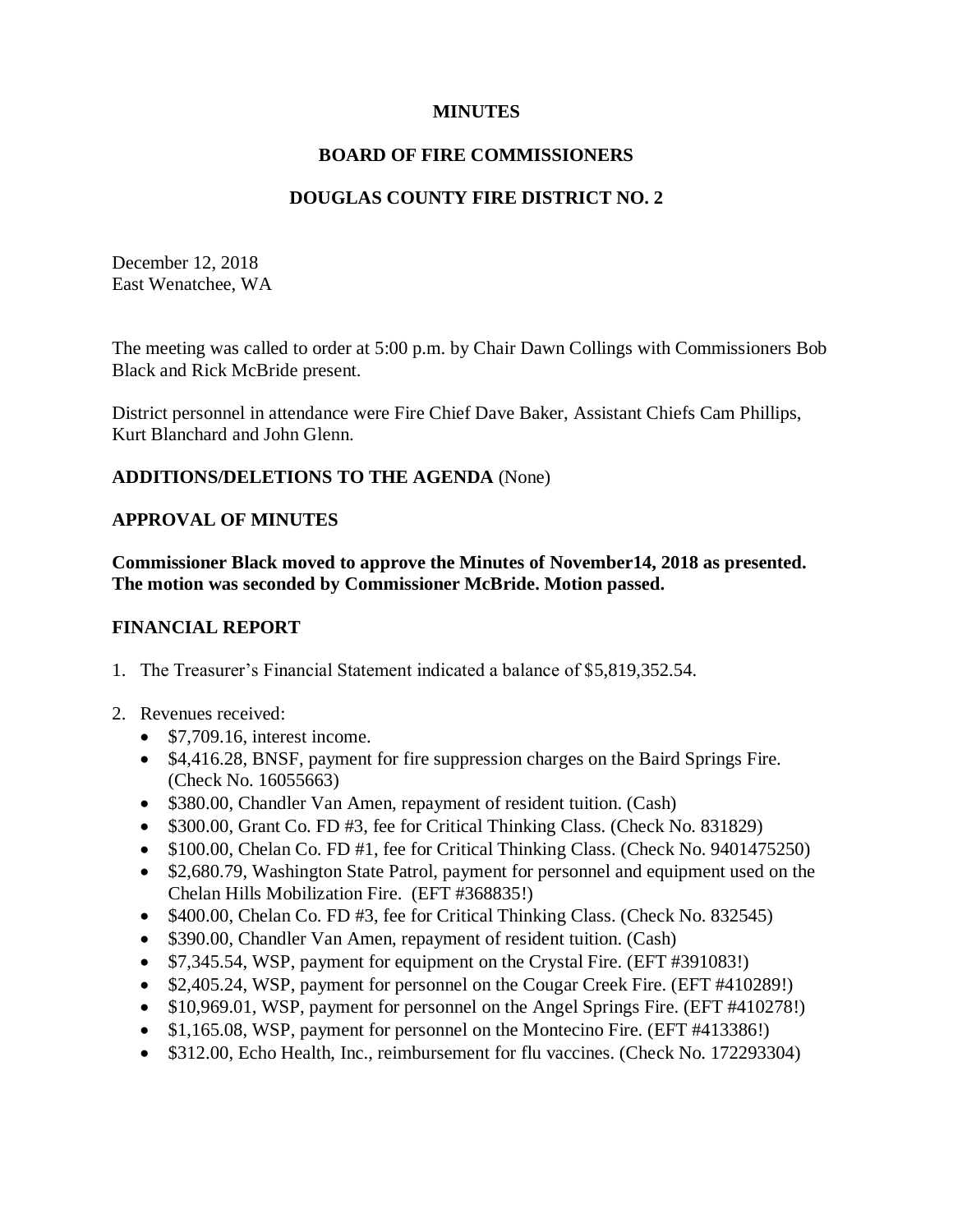## **CORRESPONDENCE**

- Chief Baker relayed a thank-you from his wife, Darlene for a donation (funded through the Volunteer Association) to a fund-raising event put on by the NCW Realtors.
- Numerica Credit Union expressed appreciation for the delivery of Santa and Mrs. Claus to their Wings and Wishes event.
- The Wenatchee Sportsman Association also thanked the District for sending participants to help with their Hunting and Fishing Day.

# **STAFF REPORTS**

# **Chief:**

- An application would be submitted for a SAFER Grant for funding additional firefighters.
- Recent incidents included the Orondo Warehouse and house fire on Clements Circle.
- The response agreement was renewed with the Department of Natural Resources.
- A pre-application hearing was scheduled for December 19 for the future Station 4.
- It was advised that the Douglas County Sewer District would be applying for a grant to extend out to NW Empire Ave. Station 4 would be required to hook up when sewer became available and would likely kick start commercial development on the north-end.
- The Purchase and Sale Agreement for the Rock Island property with the Douglas County PUD had been fully executed.

# **Training:**

- Apparatus
	- Status reported on damaged vehicles Brush 1 and 5, Rescue 1, and a staff vehicle.
	- Delivery of the ordered brush truck was delayed due to factory shut down and back log.
	- Work on the new military truck was continuing.
	- The tender was reported to have a crack in the plastic tank. Repair was on hold, waiting for an expert on welding plastic who travels the country.
- Personnel
	- Firefighter Scott White was expected to return to work in January.
	- Firefighter Josh Barnes was expected to return to work in four weeks.
	- Captain Sean Clarke would be on medical leave for three months.
- A meeting was planned with personnel to restart work on a new mission statement, vision and values.
- Fire crews would be routinely checking for working smoke detectors when responding to calls.
- Assistant Chief Phillips was invited to help build a regional critical incident stress management team. They had held their first meeting and were developing guidelines. The program had already been tested while assisting in another county and proved to have a positive impact on their first responders. Agencies involved included law enforcement, jails, RiverCom and Catholic Charities, also local chaplains. It was noted that in 2017, firefighter suicides outnumbered line-of-duty deaths for the first time.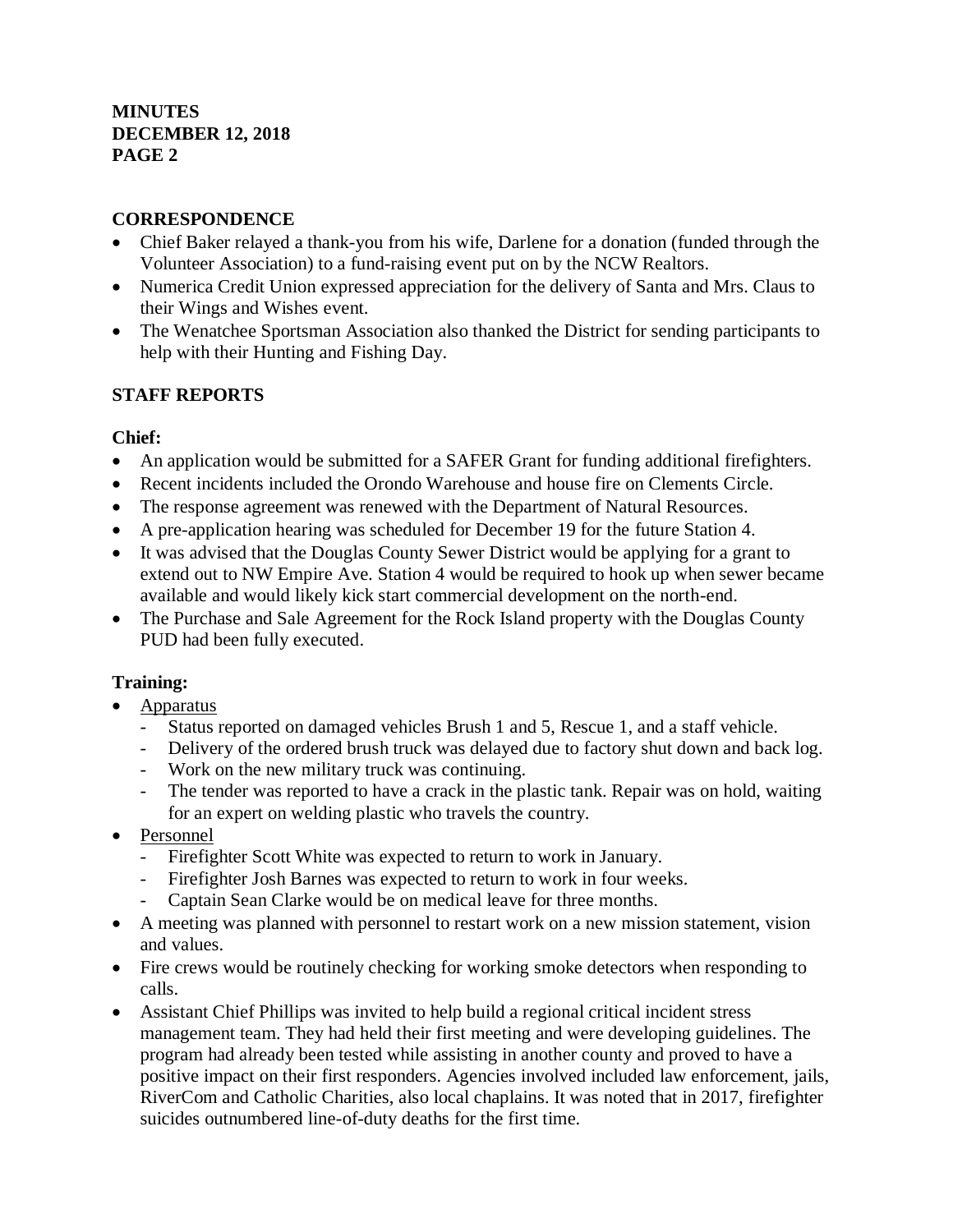# **Recruitment/Retention Officer**:

- **Residents** 
	- Newspaper coverage of the residents completing the fire training academy was disappointing.
	- Shifts had been assigned.
	- The EMT class was removed from the degree program at Wenatchee Valley College. Orientation would start this evening coordinated through Leavenworth. Associated cost dropped from \$2,000 to \$500.
	- WVC would likely start their program in the spring.
- Volunteers
	- There were six new applicants, down from ten originally, after administering the physical agility test and background checks.
	- A sign was posted in Rock Island advertising for volunteers, interfaced with the smoke detector program. It was planned to conduct an internal academy for those recruited.
	- Washington State Patrol would fund a regional recruit academy and pay instructors to conduct it over twelve weekends. 20-24 participants were expected valley-wide.

# **Fire Marshal:**

- It was reported that Administrative Assistant Teressa Olson was out on medical leave, Support Volunteer Kay McKellar was hired into a part-time, temporary position. Administrative Assistant Kris Felty was cross-training and doing a wonderful job.
- Company inspections were completed; reinspections were on-going with some referred back to the Fire Marshal.
- Using TEGRIS, Captain Clarke had assisted by calling four dozen businesses regarding their violations.
- Firefighter Scott White was developing a hydrant program planned for implementation in the spring.
- The smoke detector program was through the Red Cross and a regional grant.
- Search was underway to find compatible software for pre-fire planning.
- Report on investigations included the Lone Pine Fire and the continuation of the fatality fire in Bridgeport.
- Commercial development moving forward included McDougalls, data centers, a water system for vineyards in Sun Cove, Spanish Castle, Rock Island and upgraded water system, Bit-Main, NW Wholesales, Chamberlain Distributing, and Salcedo. Residential development included Maryhill Phases 5 and 6, and Maryhill Plaza–Apartments.

Following his report, Assistant Chief Blanchard was commended by Commissioner Black for his work in reviving the dormant inspection and hydrant programs.

Chair Dawn Collings thanked all the Chiefs for all they were doing for the District.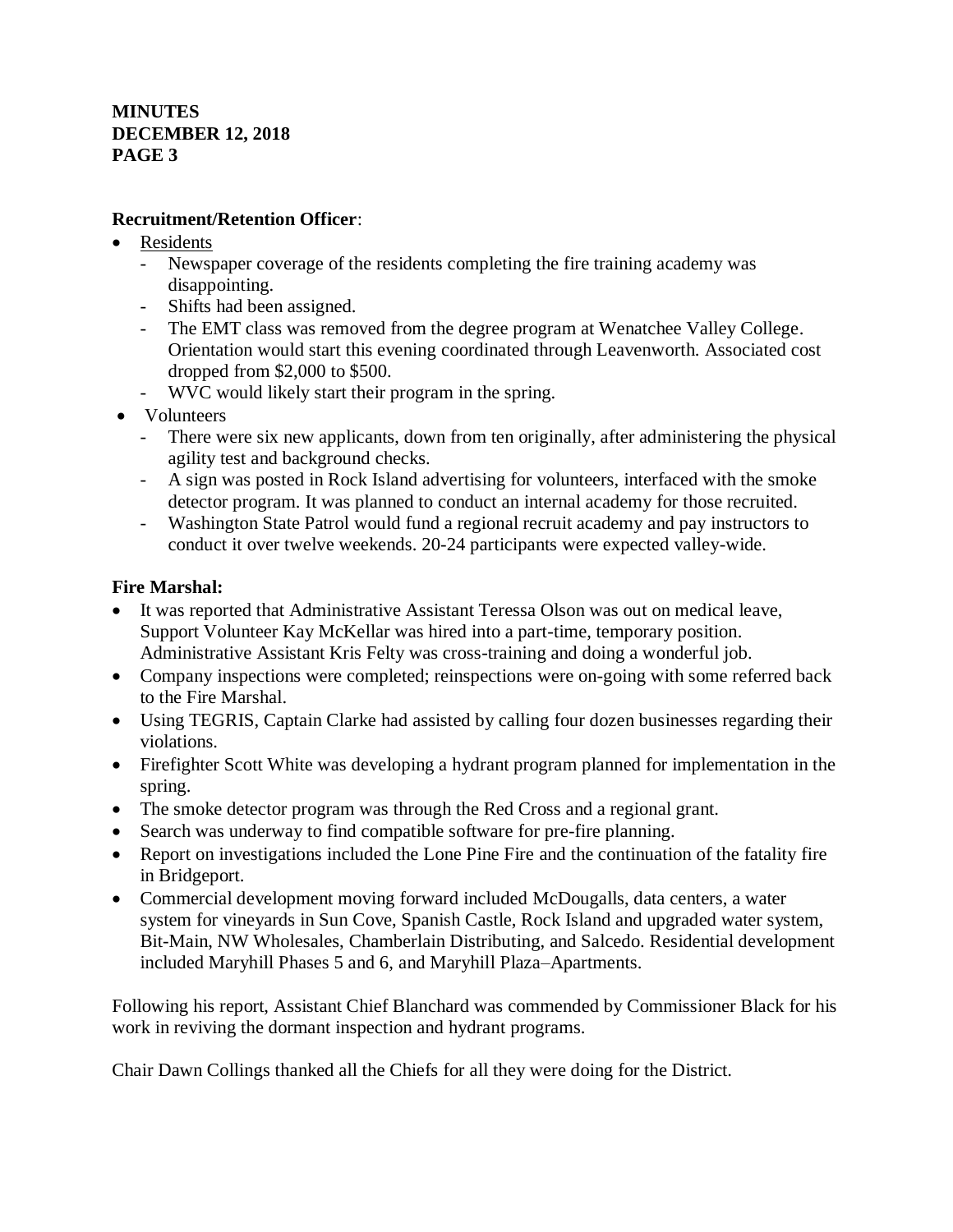### **UNFINISHED BUSINESS**

1. A revised agreement with Architect Peter Carletti reflected a decrease in site visits since the fire district would be hiring a Project Manager. Projected savings was \$21,280.

### **Commissioner McBride moved to approve the** *Professional Architectural Services Agreement for Fire Station No. 4 Project* **as presented. The motion was seconded by Commissioner Black. Motion unanimously passed.**

2. District Policies: Sections 10, 11 and 12 had been issued. The first group of Daily Training Bulletins (DBT's) were received and personnel would be selected for testing. Chief Baker would assist Commissioners with their Lexipol accounts as they were experiencing problems with getting into the program.

#### **Commissioner Black moved to approve the policies in Chapters 1, 2 and 3. The motion was seconded by Commissioner McBride. Motion unanimously passed.**

The Commissioners were asked to review Section 4, 5 and 6 for the January meeting.

#### **NEW BUSINESS**

1. Commissioner McBride initiated discussion on developing a strategic plan from where it had left off in January. Examples of areas that could be addressed included:

- where to house residents,
- where to locate the administration,
- remodel of Station 1.
- building a training facility, and
- locating property for a station at the airport.

Although not a full-blown strategic plan, Chief Baker advised the Master Plan was in the process of being updated. The draft working document was distributed. Board members agreed it was a good time to revisit and would review for the next meeting.

#### 2. **Commissioner Black moved to adopt Resolution No. 12-12-2018, supporting the SAFER grant application for hiring additional firefighters. The motion was seconded by Commissioner McBride. Motion unanimously passed.**

This resolution and a letter of support signed by Chair Dawn Collings would be submitted as part of the grant application.